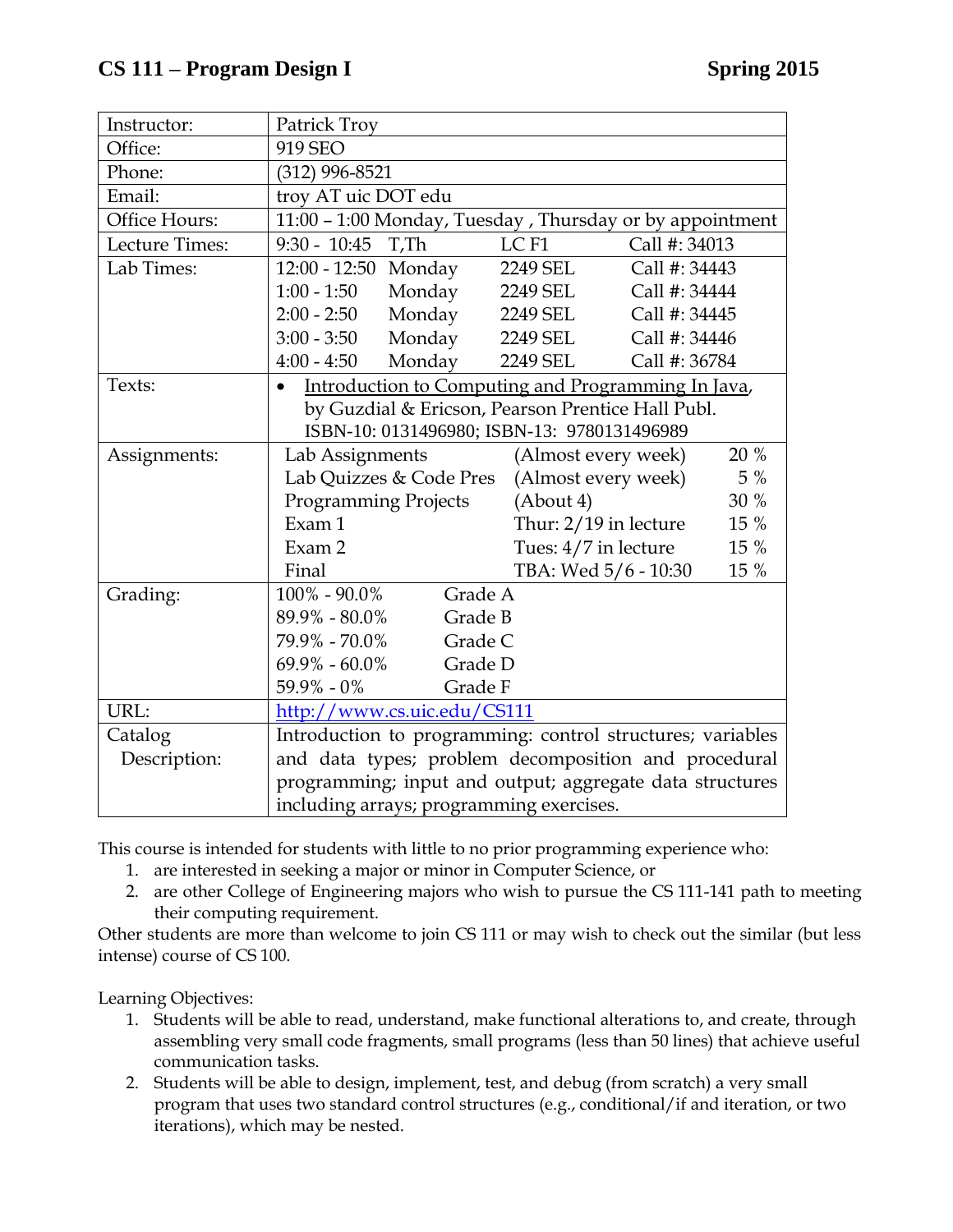## **CS 111 – Program Design I Spring 2015**

- 3. Students will appreciate what computer scientists do and the key concerns of that field that relate to students' professional lives:
	- Students will recognize that all digital data is an encoding or representation, and that the encoding is itself a choice.
	- Students will understand that all algorithms consist of manipulating data, iteration (looping), and making choices – at the lowest level, about numbers, but we can encode more meaningful data in terms of those numbers.
	- Students will appreciate the value of a programming vs. direct-manipulation interface approach to computer use and will be able to describe situations where the former is preferable to the latter.
	- Students will be able to identify the key components of computer hardware and how that relates to software speed (e.g., interpretation vs. compilation)

The lab assignments will be given out in lab and are due by 11:59 pm on Wednesday of that week. **No late lab assignments will be allowed for this course.** Each lab assignment will count for 2% of the final grade up to a total of 20%. Lab scores will count for a maximum of 20% of the final grade. Lab quizzes will be given just about every week. Each quiz will count for 0.5% of the final grade up to a total of 5%. You must be present at the lab to get credit for the quiz. Each student will do one Code Presentation which will count as 2 quizzes.

Programming Projects (BUT NOT LABS!) can be turned in late with the following late penalties: **(No late lab assignments will be accepted for this course.)**

| One Day Late:    | 10% Penalty                                                               |
|------------------|---------------------------------------------------------------------------|
| Two Days Late:   | 20% Penalty                                                               |
| Three Days Late: | 40% Penalty                                                               |
| Four Days Late:  | 80% Penalty                                                               |
| Five Days Late:  | 160% Penalty (I.E. a score of 0 is recorded)                              |
|                  | All assignments (lab and programming) are to be turned in electronically. |

If you have any questions regarding how any assignment or test is graded and you think that you deserve more points than you received, you must see the instructor about this within one week of the time the assignment is first returned to the class. No claims, justifiable or not, will be considered after this dead line.

Attendance at class is up to the discretion of each student; however, each student is responsible for all information (notes, hand-outs, announcements, etc.) covered during class. You should ask fellow classmates for missed information, not the instructor or the TA. Attendance in lab is required to receive credit for the lab quiz.

No "extra" work is allowed to make up for poor performance. Any student caught cheating will receive an E in the course, and face possible dismissal from the University. Students are advised that it is a violation to copy, or allow another to copy, all or part of an exam or program. No incompletes will be given for poor performance in the course.

Because of SPAM, when sending email please include "CS 111" in the subject.

The official web page for this course is the web page at: <http://www.cs.uic.edu/bin/view/CS111/CS111Spring2015>